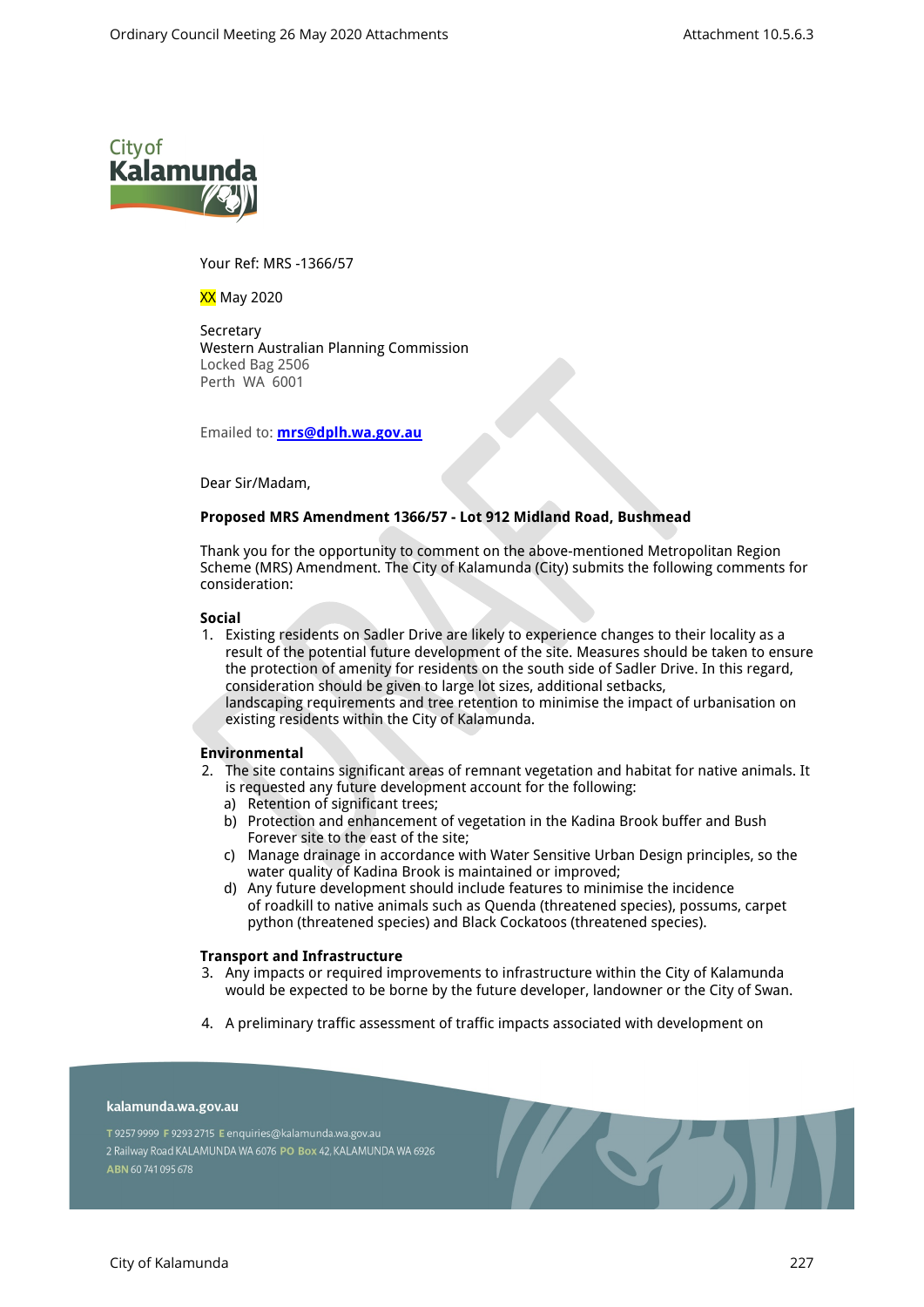

Midland Road has been undertaken based upon a review of the Cardno (2014) and TARSC (2015) reports prepared to support the developments within Bushmead residential development and Hazelmere Precinct 9a Light Industrial Area respectively, the City of Swan's Transport Strategy, the City's internal traffic data and the MRWA Regional Operations Model 2031. The details of the results are presented as follows:

- a) Existing traffic volumes on Midland Road within the City are:
	- i. 7,719 vpd (2019, City of Kalamunda) between Kalamunda Road and Ridge Hill Road;
	- ii. 5,462 vpd (2019, City of Kalamunda) between Ridge Hill Road and Sadler Drive;
	- iii. Background traffic growth in through traffic has been relatively stagnant (less than 3.5% per annum)
- b) The existing two-lane single carriageway is suitable to cater to existing demands with existing geometry, particularly at the Kalamunda Road/Midland Road intersection, resulting in sufficient capacity to cater to these demands during peak periods.
- c) Growth between 2018 and the present time in traffic between Kalamunda Road and Sadler Drive is a result in construction traffic associated with the ongoing build-out of urban uses within the Bushmead residential precinct and is in the order of approximately 1,000 to 1,200 vpd with volumes pre-2018 (from 2008 to present) measuring in at 6,200 to 6,500 vpd.
- d) Practical capacity on Midland Road between Kalamunda Road and Sadler Drive is in the order of 15,000 vpd for a single carriageway and is consistent with a road classification and function as a District Distributor road. It should be noted that Midland Road is currently classified as a District Distributor B road between Kalamunda Road and Ridge Hill Road and the balance of the road within the City's boundaries is classified as a Local Distributor road. The existing volume demands on the northern section are currently within the maximum practical capacity of a Local Distributor road which at this location and serving the current uses is in the order of 7,000 to 10,000 vpd.
- e) Both the Cardno study for the Bushmead urban area and the TARSC report for the Hazelmere Precinct 9A indicate that the duplication of Midland Road is not warranted as a result of their respective developments and it has been noted that in the City of Swan's Transport Strategy that the role of Midland Road as an interregional de facto north-south link will be diminished over time due to improvements at the key Roe Highway links to the west with Midland Road functioning as a parallel reliever route to the east of Roe Highway. The Bushmead cell is estimated to generate in the order of 6,500 vpd and the Hazelmere cell is estimated to generate in the order of 3,000 vpd.
- f) The TARSC review indicates that as development proceeds within the Hazelmere cell that simple BAR (Basic Right-Turn Treatments) will be required in the short to transition-term (1-10 years) to accommodate site-generated traffic travelling southbound on Midland Road with more significant upgrades potentially required in the long-term if at such time, Midland Road will be required to be upgraded to a full dual carriageway.

#### kalamunda.wa.gov.au

T 9257 9999 F 9293 2715 E enquiries@kalamunda.wa.gov.au 2 Railway Road KALAMUNDA WA 6076 PO Box 42, KALAMUNDA WA 6926 ABN 60741095678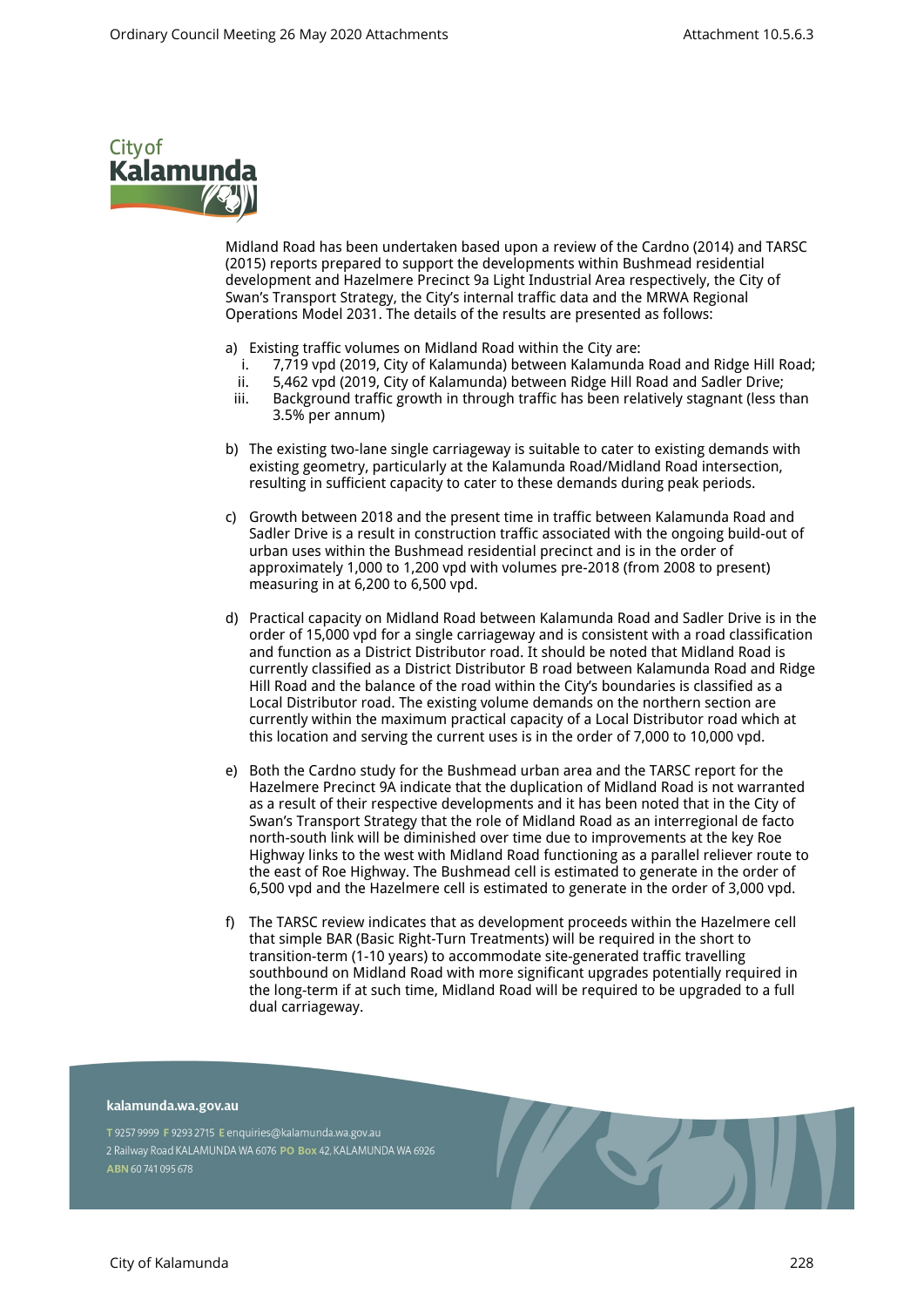

- g) Cardno also indicates that Midland Road will carry a maximum of 11,600 vpd in the short to transition-term and will not be required to be upgraded to a dual carriageway. It should be noted that these traffic projections are currently out of date and the MRWA ROM2031 model has now assumed a 20-year Road Network Development Plan with a focus on the Midland Study area with updated land use/activity projections incorporated into the model, inclusive of both urban development cells.
- h) The MRWA model indicates that Kalamunda Road/Midland Road will continue to function as a major connection to these urban cells located within the City of Swan with a projected increase on Midland Road under the 2031+ scenario to 18,000 vpd between Kalamunda Road and Ridge Hill Road and 13,500 vpd between Ridge Hill Road and Sadler Drive. A review of the base case scenario whereby only ambient background traffic increases to the horizon scenario of 2031 indicates that base background traffic volumes on these links would be 11,200 vpd and 7,900 vpd, respectively. This indicates that the majority of the increases from existing to 2031 fullbuild out on these two-road links result from development traffic with background traffic increasing on the City's road links to be in order of 30% only into the future.
- i) Approximately 42% of the growth is associated with the Bushmead cell and 28% is associated with the Hazelmere cell.
- j) The trigger for duplication of Midland Road would be shared equally between these two cells and is not likely to occur until 75% of the urban land uses within these two cells are delivered. Neither development on its own triggers the duplication and conversely neither does the ambient annual growth in traffic volumes on the road without urban development.
- k) It is anticipated that traffic delays and road safety risks associated with increased traffic will be evident from around 2025 onwards (subject to the level of development completed). It is considered that funding for any future road upgrades noted above should include contributions from developers, landowners and/or the City of Swan generating the demand on the road network. Further discussions are required with the City of Swan and the Department of Planning, Lands and Heritage in this regard.
- l) More detailed modelling is required, as noted in the City of Swan's Transport Strategy, and was intended to be undertaken by 2015; however, confirmation from the City of Swan indicates that no modelling has been undertaken yet.
- m) In regard to the development of Lot 912 Midland Road, and any further development areas in the Bushmead and Hazelmere localities, any developer should be required to undertake Transport Impact Assessments (TIA) as part of a future Local Planning Scheme amendment and Local Structure Plan. The TIA will need to identify the traffic volumes generated from the development and in turn the contribution needed towards the upgrade of Midland Road and intersections. Developers should anticipate the need to contribute to the cost of upgrading Midland Road and intersections, with proportion of cost dependent on proportion of contributing traffic volumes to Midland Road and intersections based on the ROM 2031 values.

kalamunda.wa.gov.au

T 9257 9999 F 9293 2715 E enquiries@kalamunda.wa.gov.au 2 Railway Road KALAMUNDA WA 6076 PO Box 42, KALAMUNDA WA 6926